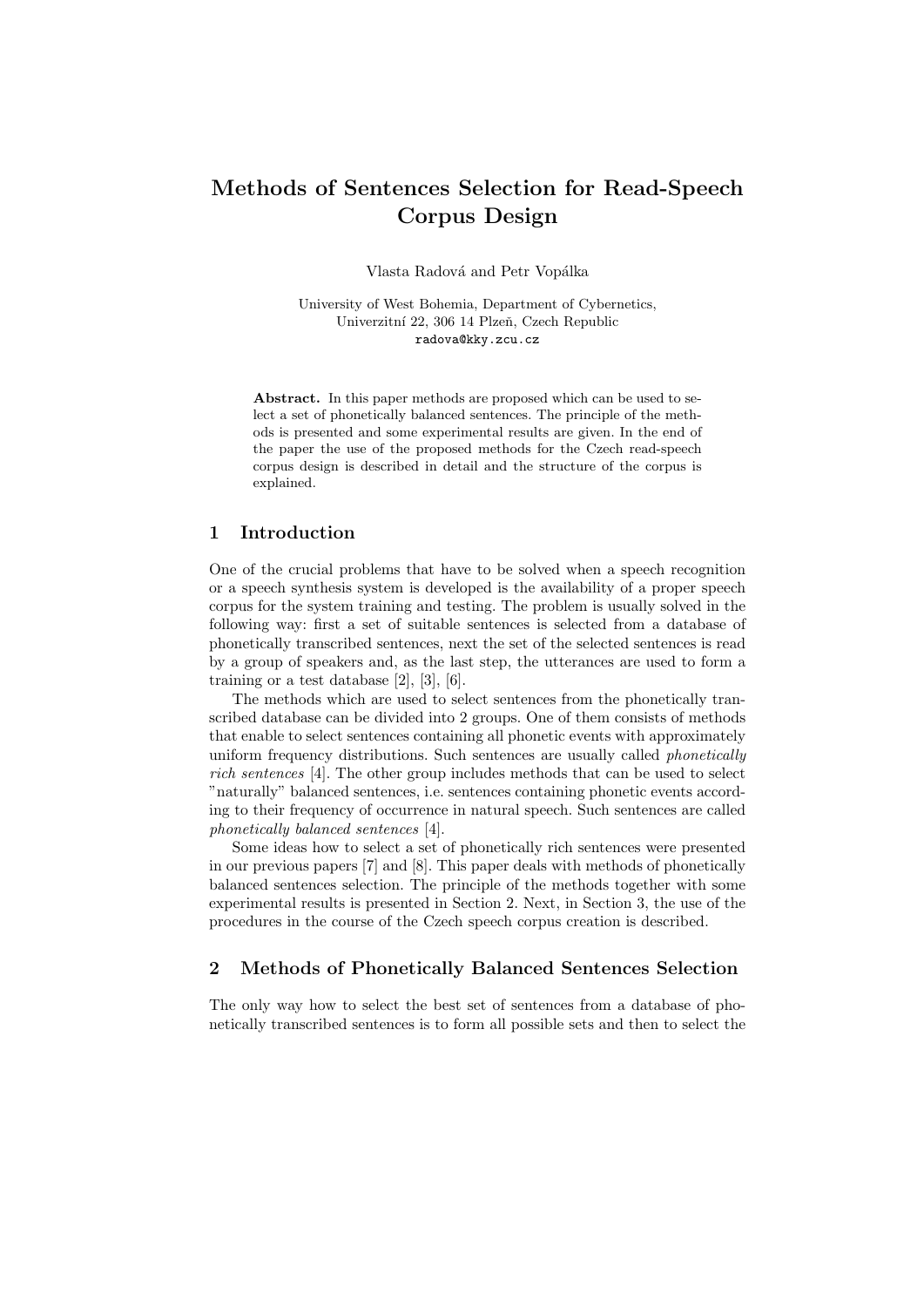best one. However, such a way may be too time consuming, especially when the number of sentences in the phonetically transcribed database and the number of sentences being selected are high. For that reason various procedures were proposed which are not so time consuming, however, they allow to select only a suboptimal set of sentences. The most known and used procedure is the addon procedure  $[1]$ ,  $[4]$ . The procedure works with a phonetically transcribed text database and has the following 3 steps:

- 1. For each sentence of the phonetically transcribed text database a score S is computed that reflects how well the phonetic events contained in the sentence are represented in the up to now selected sentences.
- 2. The sentence with the best score is selected and moved to the list of the up to now selected sentences.
- 3. The steps 1 and 2 are repeated until the desired number of sentences is selected.

It is obvious that the most important problem in the procedure is the score  $S$ computation. To select a set of phonetically balanced sentences we propose the score

$$
S = -\sum_{i=1}^{I} \left| \frac{m_i}{m} - \frac{n_i + n'_i}{n} \right| \tag{1}
$$

where

$$
m = \sum_{i=1}^{I} m_i , \qquad (2)
$$

$$
n = \sum_{i=1}^{I} (n_i + n'_i) \tag{3}
$$

I is the number of distinct phonetic events that we wish to have in the selected sentences,  $m_i$  is the number of occurrences of the *i*-th phonetic event in the phonetically transcribed database,  $n_i$  is the number of occurrences of the *i*th phonetic event in the up to now selected sentences and  $n'_i$  is the number of occurrences of the  $i$ -th phonetic event in the inspected sentence. Using this score, the sentence with the minimum score has to be selected in the step 2 of the add-on procedure.

The score (1) and the add-on procedure don't assure, however, that all phonemes will occur in the selected sentences. To overcame this disadvantage a preselective procedure has to be used before the add-on procedure. We propose the preselective procedure with the following 3 steps:

1. The sentence with the highest number of the distinct phonetic events which don't occur in the up to now selected sentences is selected from the phonetically transcribed text database and moved to the list of the up to now selected sentences. If two or more sentences can be selected in a moment the sentence which contributes mostly to the phonetical balance of the selected sentences is selected.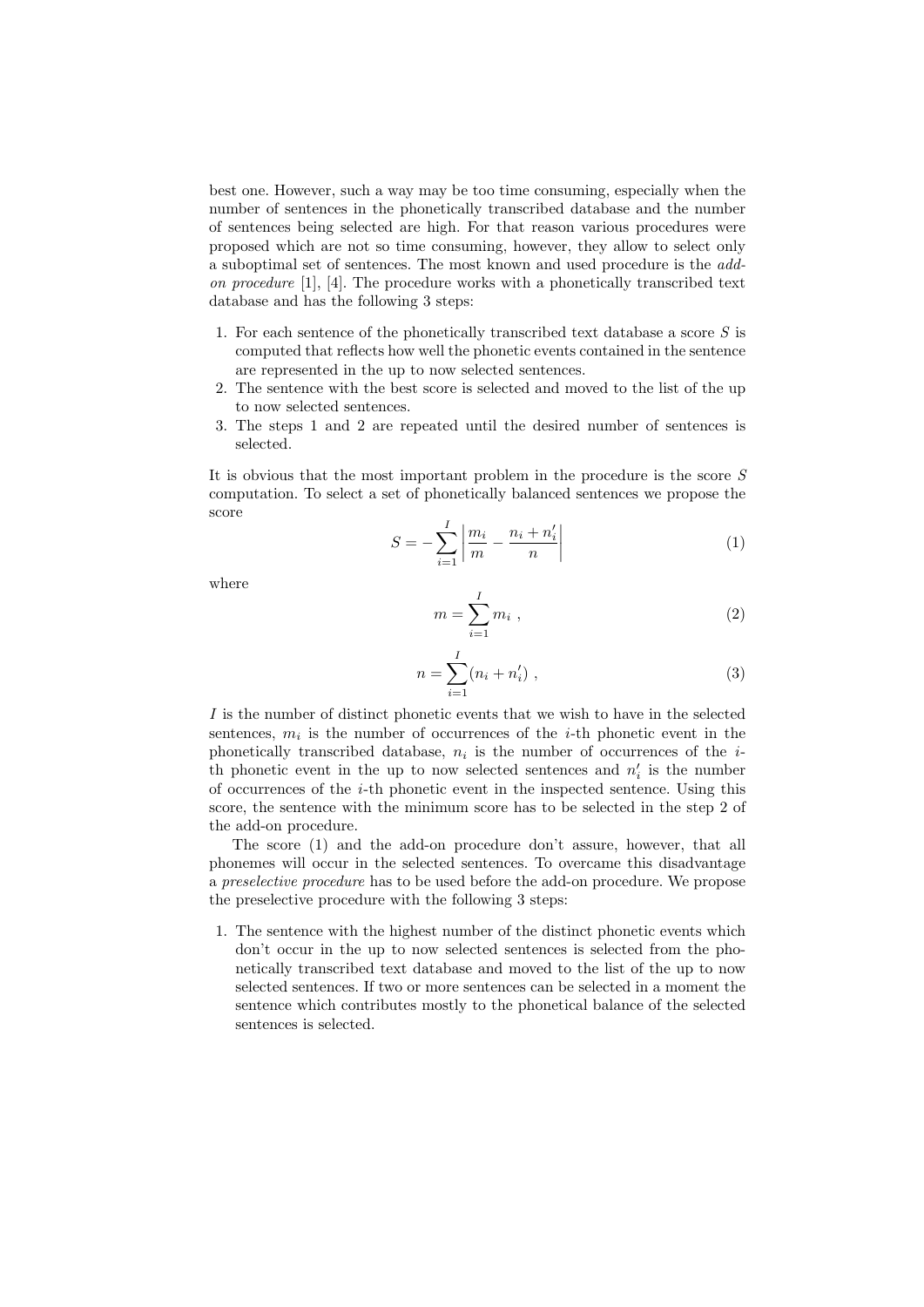- 2. If some sentences can be excluded from the set of up to now selected sentences without decreasing the number of distinct phonetic events in the up to now selected sentences they are excluded and moved back to the phonetically transcribed text database.
- 3. The steps 1 and 2 are repeated until all phonetic events are present in the up to now selected sentences.

To test the work of the score (1) and the add-on procedure both without and with the preselection we tried to select a set of 40 phonetically balanced sentences from a set of 24 442 phonetically transcribed sentences. The sentences were selected with respect to the coverage of Czech phonemes [5], i.e. the Czech phonemes were regarded as the phonetic events in this experiment. Achieved results are presented in Table 1.

|              |        | in the set of 40              |           |               |         | in the set of 40       |                     |
|--------------|--------|-------------------------------|-----------|---------------|---------|------------------------|---------------------|
| Phoneme      | in the | selected sentences            |           | Phoneme       | in the  | selected sentences     |                     |
|              |        | primary without pre-with pre- |           |               | primary | without pre- with pre- |                     |
|              | set    | selection                     | selection |               | set     | selection              | selection           |
| $\mathbf{e}$ | 9.2161 | 9.2322                        | 9.2369    | h             | 1.2451  | 1.0969                 | 1.2048              |
| $\mathbf{o}$ | 7.9041 | 7.9525                        | 7.9518    | ee            | 1.1815  | 1.1883                 | 1.1245              |
| $\rm{a}$     | 6.1693 | 6.2157                        | 6.1847    | sh            | 1.1033  | 1.0969                 | $\overline{1.1245}$ |
| $\mathbf{i}$ | 6.1644 | 6.3071                        | 6.1044    | ch            | 1.0667  | 1.0055                 | 0.9639              |
| t.           | 5.0174 | 5.0274                        | 4.9799    | $\mathbf x$   | 0.9444  | 0.9141                 | 0.9639              |
| $\mathbf n$  | 4.6839 | 4.5704                        | 4.6586    | uu            | 0.9185  | 0.9141                 | 0.8835              |
| ii           | 4.5716 | 4.5704                        | 4.5783    | $\mathbf f$   | 0.8954  | 0.9141                 | 0.8835              |
| S            | 4.3688 | 4.3876                        | 4.3373    | tj            | 0.7744  | 0.8227                 | 0.8032              |
| $\mathbf{V}$ | 3.9368 | 3.9305                        | 3.9357    | zh            | 0.7570  | 0.7313                 | 0.7229              |
| $\mathbf{p}$ | 3.8056 | 3.7477                        | 3.7751    | rsh           | 0.7466  | 0.7313                 | 0.7229              |
|              | 3.7974 | 3.7477                        | 3.7751    | $_{\rm OW}$   | 0.6589  | 0.6399                 | 0.6426              |
| $\mathbf{r}$ | 3.7267 | 3.7477                        | 3.7751    | dj            | 0.4542  | 0.5484                 | 0.4016              |
| $\mathbf k$  | 3.6420 | 3.5649                        | 3.6948    | rzh           | 0.4053  | 0.3656                 | 0.4016              |
| $\mathbf d$  | 3.0798 | 3.1079                        | 3.0522    | g             | 0.3566  | 0.4570                 | 0.4016              |
| m            | 2.9849 | 3.1079                        | 2.9719    | ng            | 0.2104  | 0.1828                 | 0.2410              |
| nj           | 2.6900 | 2.7422                        | 2.4900    | aw            | 0.0386  | 0.0000                 | 0.1606              |
| j            | 2.6676 | 2.6508                        | 2.7309    | eu            | 0.0145  | 0.0000                 | 0.0803              |
| $\mathbf u$  | 2.3687 | 2.3766                        | 2.3293    | $\mathrm{d}z$ | 0.0124  | 0.0000                 | 0.0803              |
| aa           | 2.1479 | 2.1938                        | 2.1687    | $_{\rm oo}$   | 0.0113  | 0.0000                 | 0.0803              |
| $\mathbf{z}$ | 2.1075 | 2.1024                        | 2.0884    | dzh           | 0.0019  | 0.0000                 | 0.0803              |
| $\mathbf{c}$ | 1.5775 | 1.5539                        | 1.6064    | mg            | 0.0009  | 0.0000                 | 0.0803              |
| $\mathbf b$  | 1.5741 | 1.5539                        | 1.5261    |               |         |                        |                     |

Table 1. The relative number of occurrences of particular phonemes [%]

As the results show, using the add-on procedure without preselection the phonemes with a high relative frequency of occurrence in the primary set are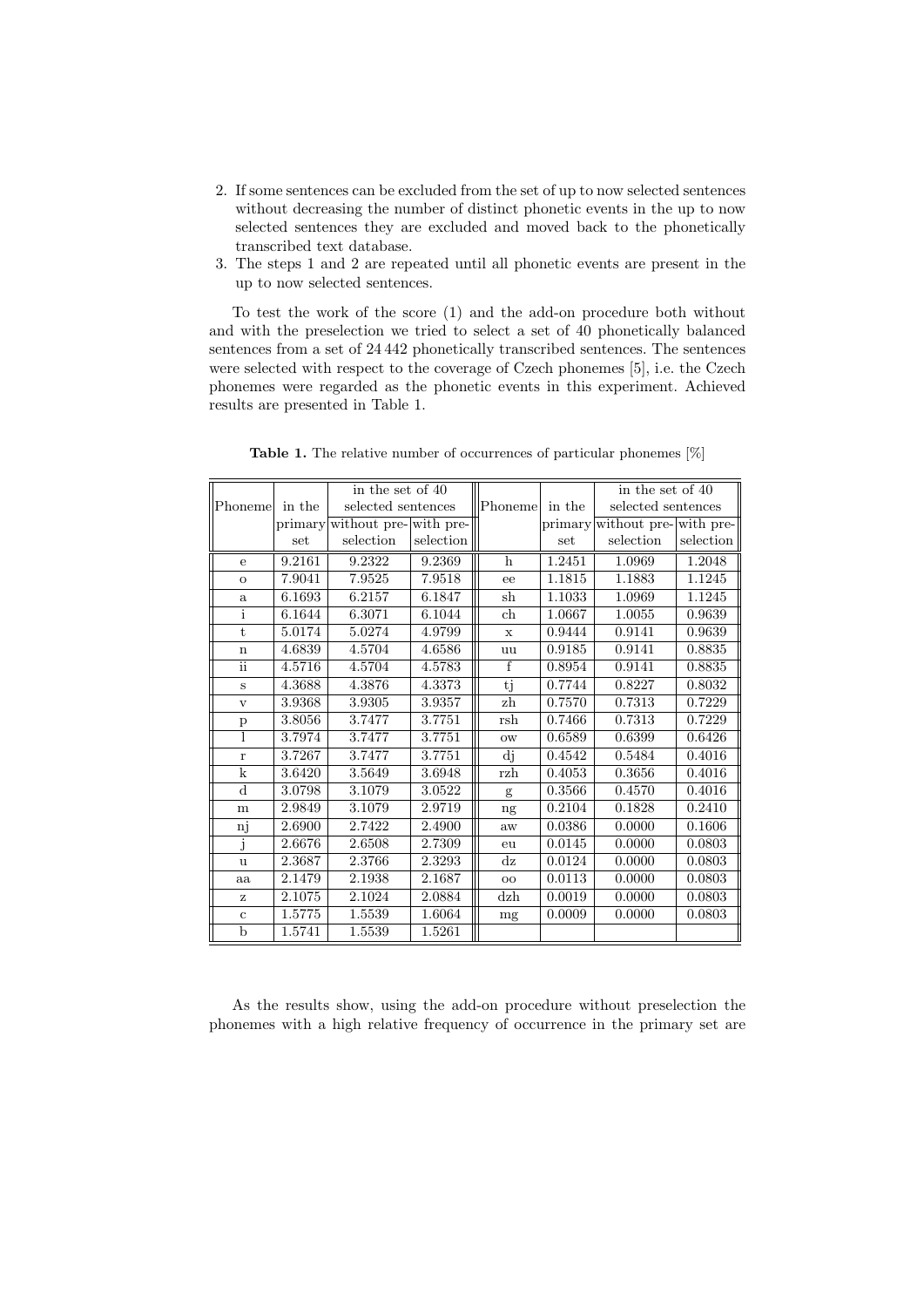covered rather well in the selected sentences. However, several phonemes with a low relative frequency of occurrence in the primary set don't occur at all in the selected sentences. Using the add-on procedure with preselection all phonemes occur in the selected sentences, however, the phonemes with a low relative frequency of occurrence in the primary set are "overrepresented" in the selected sentences. This phenomenon can be however easily eliminated when more sentences will be selected.

## 3 Sentences Selection for the Czech Read-Speech Corpus

The goal of the Czech read-speech corpus is to provide enough continuous speech material for the development and evaluation of continuous speech recognition systems for Czech. We plan to record speech from at least 100 speakers from various regions of the Czech Republic. The texts to be read are selected from several Czech newspapers and have to satisfy several requirements. Each sentence must contain at least 3 and at most 15 words and have to contain no foreign words (i.e. words which are difficult to read for Czech people) and no numbers and abbreviations (since they may not be read identically by all speakers). Each speaker will be asked to read 150 sentences, where 40 sentences of the 150 are identical for each speaker. The remaining 110 sentences are carefully selected in order to satisfy several requirements. The sets of the 110 sentences from all speakers together will be used to train a Czech speaker-independent speech recognizer, the 40 sentences will be then used to adapt the recognizer to a particular speaker.

#### 3.1 Selection of Adaptation Sentences

Our primary intention was to select the set of 40 adaptation sentences in such a way that the set will contain all triphones with approximately identical relative frequency. However, as the experimental results in [7] and [8] showed, this requirement was satisfied not very well for phonemes and the less it will be satisfied for triphones. For that reason we changed our primary intention and decided to select the adaptation sentences in such a way that they will contain triphones according to their relative frequency of occurrence in natural speech. To do it we used the add-on procedure described in Section 2 and the score (1). There were 2 additional conditions during the selection: no two adaptation sentences had to be identical and no sentence containing a triphone occurring only in that sentence had to be selected. The former condition is quite obvious, the latter one together with requirements posed on training sentences assures that no triphone which occurs in the phonetically transcribed sentences will be missing in the training sentences. Achieved results are given in Table 2. The sentences were selected from a primary set of 24 442 phonetically transcribed sentences containing 8 223 distinct triphones. The 40 selected sentences contain 1 492 distinct triphones what is only 18.14% of all distinct triphones occurring in the primary set. However, these 18.14% of triphones cover about 73.66% of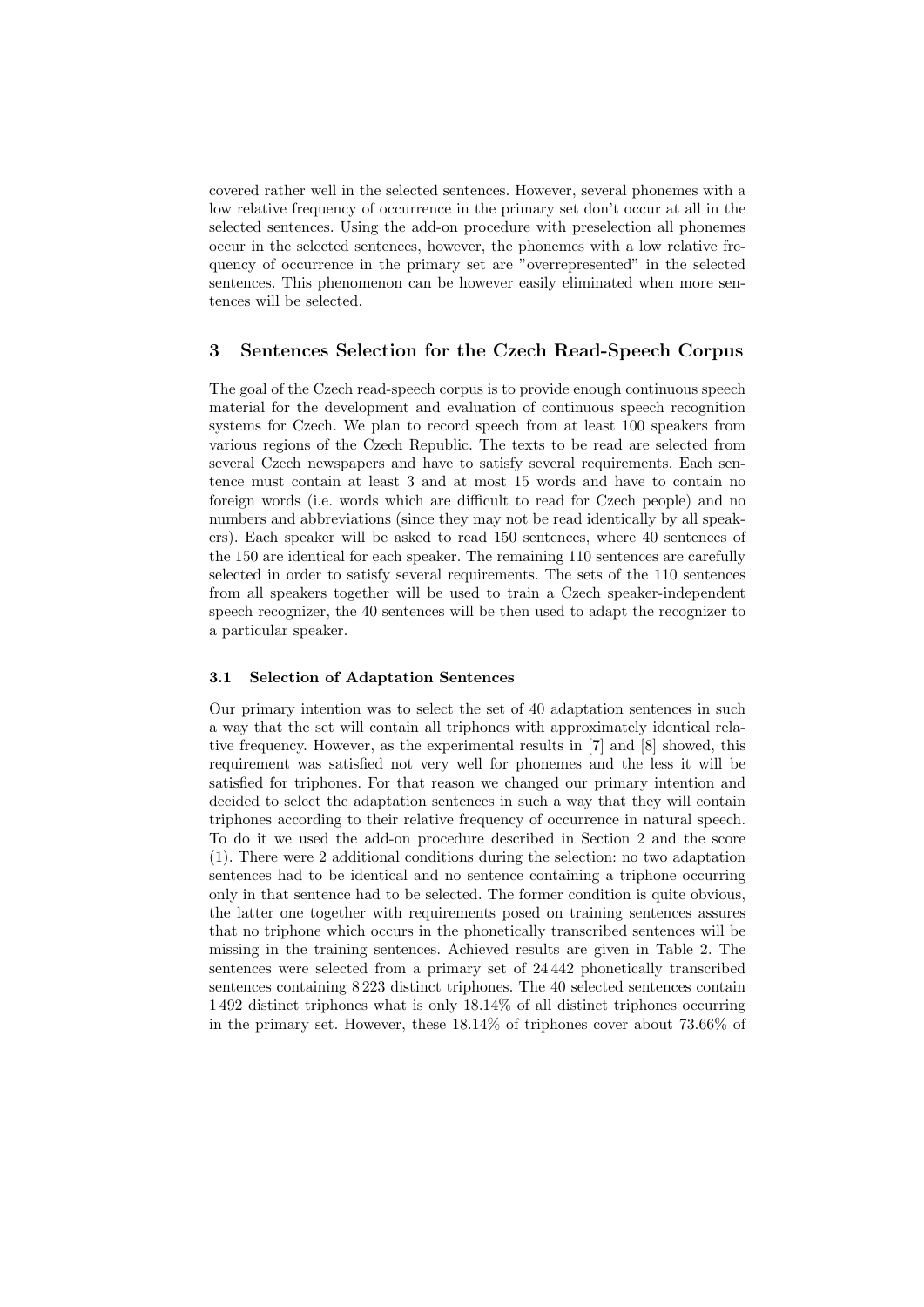|                                      |      | number of distinct triphones covered text |             |
|--------------------------------------|------|-------------------------------------------|-------------|
| Database                             |      | absolute relative with regard             | in the      |
|                                      |      | to primary set                            | primary set |
| primary set                          | 8223 | 100%                                      | 100%        |
| set of<br>of adaptation<br>sentences | 1492 | 18.14%                                    | 73.66%      |

Table 2. Results of the adaptation sentences selection

the text in the primary database. Such a result can be regarded as a very good one since the 40 sentences will be used, as mentioned above, to adapt a speakerindependent speech recognizer to a particular speaker and therefore they should contain mainly the triphones occurring with a very high relative frequency in the natural speech.

#### 3.2 Selection of Training Sentences

The set of training sentences has to satisfy two main requirements. It should contain all triphones occurring in the set of phonetically transcribed sentences and it should be phonetically balanced with respect to triphones. To do it we used the add-on procedure with preselection. The sentences were selected from the same set of phonetically transcribed sentences as the adaptation sentences, however, the adaptation sentences were already eliminated from the phonetically transcribed database. It means no adaptation sentence could be selected as a training sentence.

Using the preselective procedure 1 786 so called necessary sentences were selected which contain all triphones occurring in the set of 24 442 phonetically transcribed sentences. Remaining sentences were then selected to the necessary sentences using the add-on procedure. The number of the remaining sentences that had to be selected was given by the number of speakers in such a way that the total number of training sentences (including the necessary sentences) had to be 110 times higher than the number of speakers. In contradistinction to the adaptation sentences selection, a sentence could be selected several times during the training sentences selection. However, the number of repetition of each training sentence had to be at least 3 times lower than the number of speakers.

As mentioned above, a speaker-independent speech recognizer will be trained using the set of training sentences from all speakers together. However, each speaker will read only 110 training sentences. For that reason the whole set of training sentences was divided among particular speakers in such a way that each speaker will read 110 training sentences in total, no speaker will read a